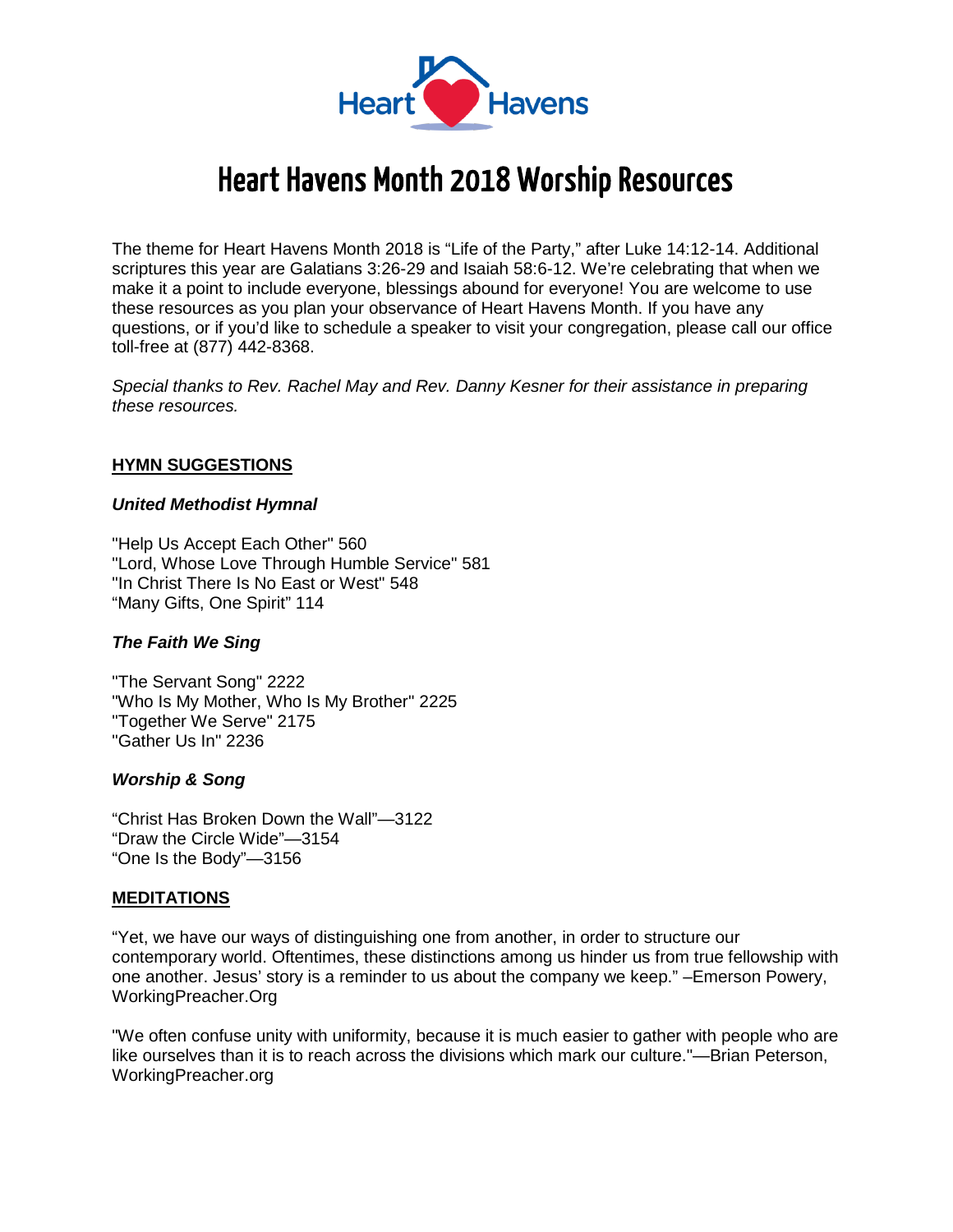

"Paul reminds us that whatever human categories may describe us, they do not define us, "for all of you are one in Christ Jesus." All human categories are subordinate and ultimately irrelevant to our primary identity as members of the body of Christ." –Elisabeth Johnson, WorkingPreacher.Org

## **THE BISHOP'S PRAYER FOR HEART HAVENS**

Creator God, you have formed us in your perfect image. Thank you for the gifts and talents you give each one of us to use in the building of your kingdom. We hear your call to live and work as one body, perfected in love. Grant us open minds to recognize the gifts our brothers and sisters with a developmental disability bring, and grant us open hearts as we include Heart Havens residents as active members of the body of Christ. Bless the Heart Havens staff, and all who give of themselves to empower their brothers and sisters with a developmental disability. This we pray in the name of the One who came to unite people of all abilities, Jesus Christ. Amen.

Shown De

Sharma D. Lewis, Resident Bishop Virginia Conference, The United Methodist Church

## **CALL TO WORSHIP**

Leader: Christ's table is open to all!

## **People: So too should ours be!**

Leader: When we sit down together, we are called to look around:

## **People: Who isn't included? Who have we left out?**

Leader: When we welcome everyone to our table,

## **People: Our churches are stronger, our neighborhoods are stronger, and God rejoices!**

## **PRAYER OF THANKSGIVING**

Loving God, thank you for the gifts and talents you have granted each one of us. Thank you for the mystery of your creation, and for your call for us to share your love with our brothers and sisters throughout our community. Help us to empower those with a developmental disability to be full participants in our churches, in your Kingdom, and at your Table. This we ask in the name of the One who came teaching us to pray: [The Lord's Prayer]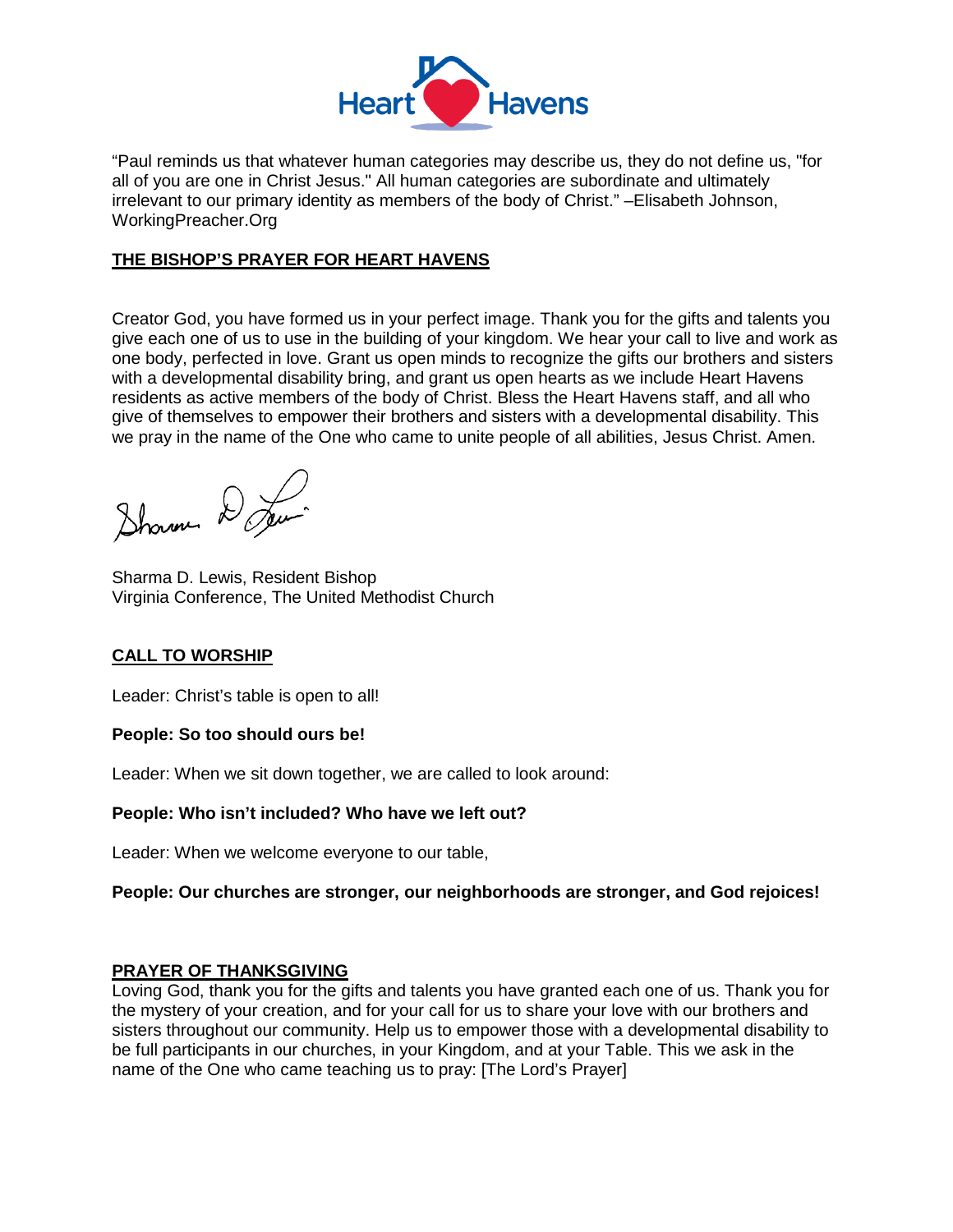

## **CHILDREN'S MESSAGE**

So, tell me something. Do you ever play with Legos? What sorts of things can you build with Legos? Perhaps a house, a barn, a tower? Maybe a castle or a spaceship?

How many different sizes and shapes of Legos are there? A whole lot, right? There are long flat pieces, and skinny pieces, and pieces made to be doors. What others can you think of? If you're going to build something awesome, you need a bunch of different kinds of pieces. A house isn't a house without door or window pieces, and you need smaller pieces to build a chimney than you do a wall.

What if I told you that people are like Legos? It's true! People are the Legos of the kingdom of God. God has made us all different. Some of us are good at math, some of us are good at drawing. When we put all our gifts together, we can do some awesome stuff. When we put all our gifts together, and work together, we can build the kingdom of God. God can use all of our gifts and talents, even the ones we don't think he can! God made us exactly the way he wanted us, and he made us to work with our brothers and sisters with all sorts of gifts and abilities to make this world the best it can be. I think it's pretty neat to be a Lego, do you?

### Let's pray:

Dear God, thank you for the talents and gifts you give us and our friends. Thank you for letting us be the building blocks of your kingdom. We love you and we praise you! In Jesus' name, Amen.

## **THE GREAT THANKSGIVING**

The Lord be with you.

#### **And also with you.**

Lift up your hearts.

#### **We lift them up to the Lord.**

Let us give thanks to the Lord our God.

#### **It is right to give our thanks and praise.**

It is right, and a good and joyful thing, always and everywhere, to give thanks to you, God Almighty, Creator of Heaven and Earth.

From the dust you created us, each one individually, and granted us each different gifts and abilities to use to glorify you and to bless those around us. Even when we fail to recognize and celebrate the gifts of others, your love for each and every one of your children remains strong and unchanging.